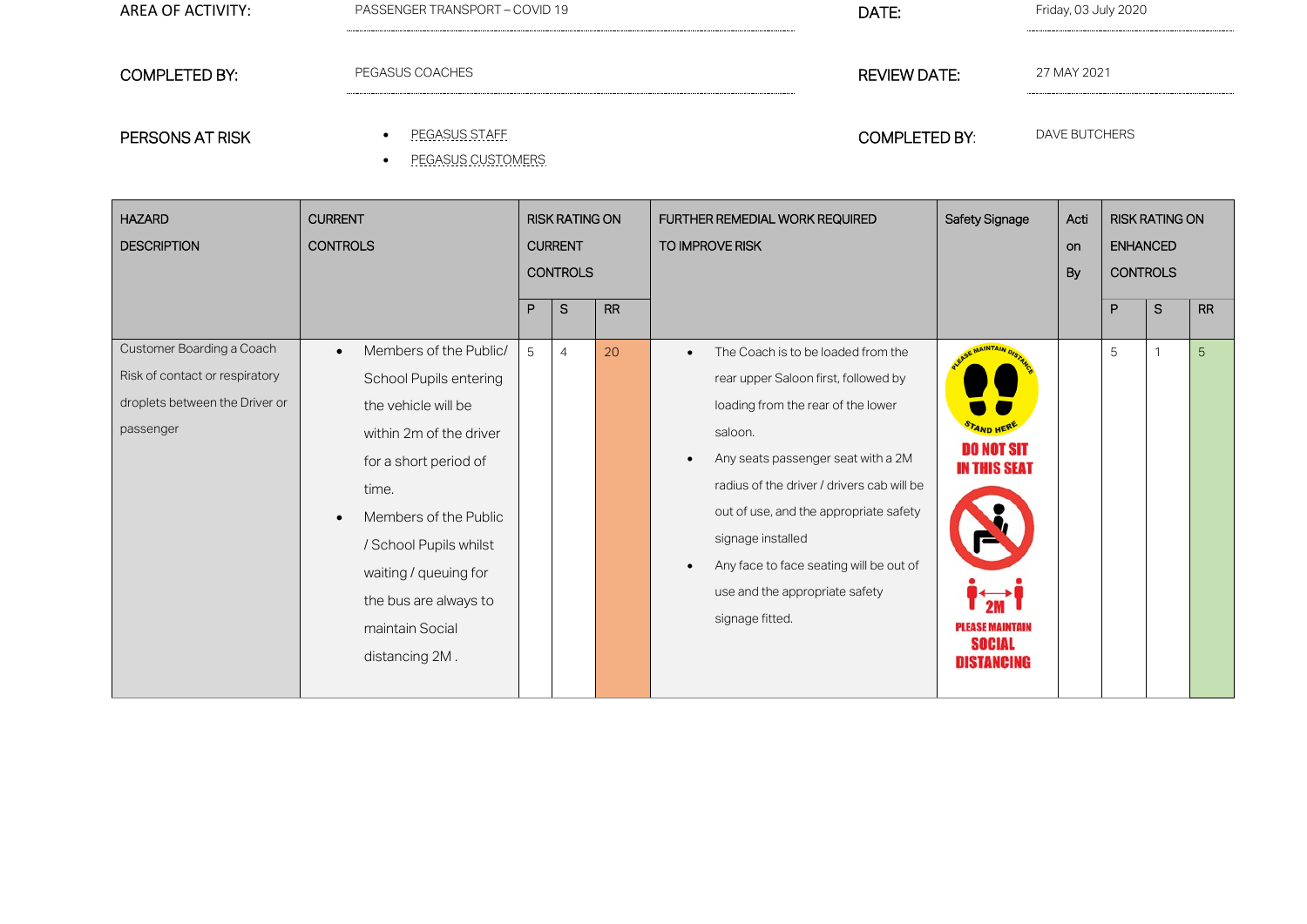| Customer Boarding a<br>Coach. Risk of contact or<br>respiratory droplets from<br>other customers                          | The passenger whilst<br>$\bullet$<br>entering the vehicle will<br>be within 2M of the<br>driver for a short period<br>of time.<br>The passenger whilst<br>waiting to board the<br>coach should maintain<br>Social Distancing. | 5 | $\overline{4}$ | 20 | Safety Signage is to be posted on the<br>$\bullet$<br>passenger door, requesting that the<br>client is to maintain "Social Distancing<br>2M", and allow the driver to exit the<br>vehicle prior to the passengers<br>boarding.<br>The passengers are to board the<br>coach, and to take a seat filling the<br>saloon from the back to the front.<br>Any passenger seat with a 2M radius<br>$\bullet$<br>of the driver / drivers cab will be out of<br>use, and the appropriate safety<br>signage installed | <b>DO NOT SIT</b><br><b>IN THIS SEAT</b><br><b>PLEASE MAINTAIN</b><br><b>SOCIAL</b><br><b>DISTANCING</b><br><b>SOCIAL DISTANCING</b><br>PLEASE ALLOW<br><b>OUR DRIVER</b><br><b>PRIOR TO</b><br><b>PASSENGERS</b><br><b>ROARDING</b><br><b>IFASE KEEP</b><br>APART | 5 | $\mathbf{1}$ | 5 |
|---------------------------------------------------------------------------------------------------------------------------|-------------------------------------------------------------------------------------------------------------------------------------------------------------------------------------------------------------------------------|---|----------------|----|------------------------------------------------------------------------------------------------------------------------------------------------------------------------------------------------------------------------------------------------------------------------------------------------------------------------------------------------------------------------------------------------------------------------------------------------------------------------------------------------------------|--------------------------------------------------------------------------------------------------------------------------------------------------------------------------------------------------------------------------------------------------------------------|---|--------------|---|
| Customers Alighting a<br>Service Double Decker<br>Bus. Risk of contact or<br>respiratory droplets from<br>other customers | Members of the Public<br>$\bullet$<br>/ School Pupils leaving<br>the vehicle will be<br>within 2M of the driver<br>for a short period of<br>time.                                                                             | 5 | $\mathsf{3}$   | 15 | The passengers are to maintain<br>$\bullet$<br>"Social Distancing 2M" whilst alighting<br>the Coach.<br>The passengers are to exit the Coach<br>in an orderly manner, starting with the<br>passengers seated at the front of the<br>lower saloon, following by the                                                                                                                                                                                                                                         | PLEASE MAINTAIN<br><b>SOCIAL</b><br><b>DISTANCING</b>                                                                                                                                                                                                              | 5 | $\mathbf{1}$ | 5 |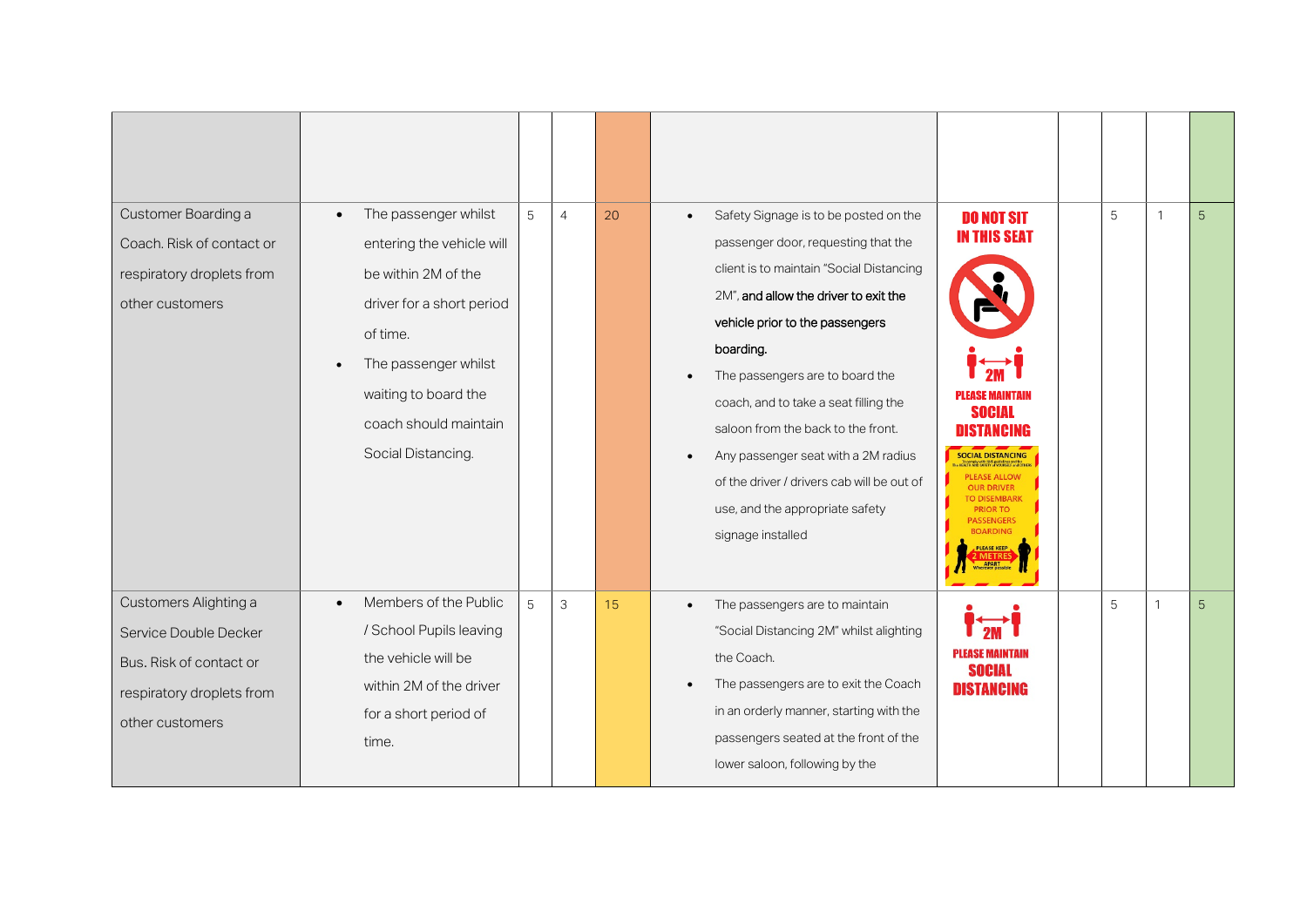|                                                                                                                                |                                                                                                                                   |   |              |    | passengers at the front of the uppers<br>saloon.                                                                                                                                                                                                                                                                                                                                                                                                                              |                                                                                                                                                                                       |   |              |   |
|--------------------------------------------------------------------------------------------------------------------------------|-----------------------------------------------------------------------------------------------------------------------------------|---|--------------|----|-------------------------------------------------------------------------------------------------------------------------------------------------------------------------------------------------------------------------------------------------------------------------------------------------------------------------------------------------------------------------------------------------------------------------------------------------------------------------------|---------------------------------------------------------------------------------------------------------------------------------------------------------------------------------------|---|--------------|---|
| Customers Alighting a Coach<br>Risk of contact or respiratory<br>droplets from other customers                                 | The passenger when<br>$\bullet$<br>leaving the vehicle should<br>maintain Social Distancing<br>2M                                 | 5 | 3            | 15 | Safety Signage is to be posted on the<br>$\bullet$<br>passenger door, requesting that the<br>client is to maintain "Social Distancing<br>2M", and allow the driver to exit the<br>vehicle prior to the passengers<br>disembarking<br>The passengers are to exit the coach<br>in an orderly manner, starting with the<br>passengers seated at the front of the<br>saloon<br>The passengers are to maintain<br>$\bullet$<br>"Social Distancing 2M" whilst alighting<br>the bus. | <b>SOCIAL DISTANCING</b><br><b>PLEASE ALLOW</b><br><b>OUR DRIVER</b><br><b>TO DISEMBARK</b><br><b>PRIOR TO</b><br><b>PASSENGERS</b><br><b>BOARDING</b><br>PLEASE KEEP<br><b>APART</b> | 5 | $\mathbf{1}$ | 5 |
| Holding poles, handrails, touch<br>Points whilst moving to seat.<br>Risk of contact with bodily<br>fluids from other customers | A Sanitiser Station is to be<br>$\bullet$<br>fitted to each vehicle,<br>which is to be used on<br>entry into the bus or<br>coach. | 5 | $\mathbf{3}$ | 15 | The vehicle is to be deep cleaned prior<br>$\bullet$<br>to re-entering service.<br>The vehicle's interior is to be treated<br>$\bullet$<br>with the Zoono Anti-microbial coating,<br>providing up to 30 days protection<br>from COVID 19. A treatment certificate<br>will be posted on each vehicle                                                                                                                                                                           | <b>STOP</b><br><b>PLEASE USE</b><br><b>HAND SANITIZER</b>                                                                                                                             | 5 | $\mathbf{1}$ | 5 |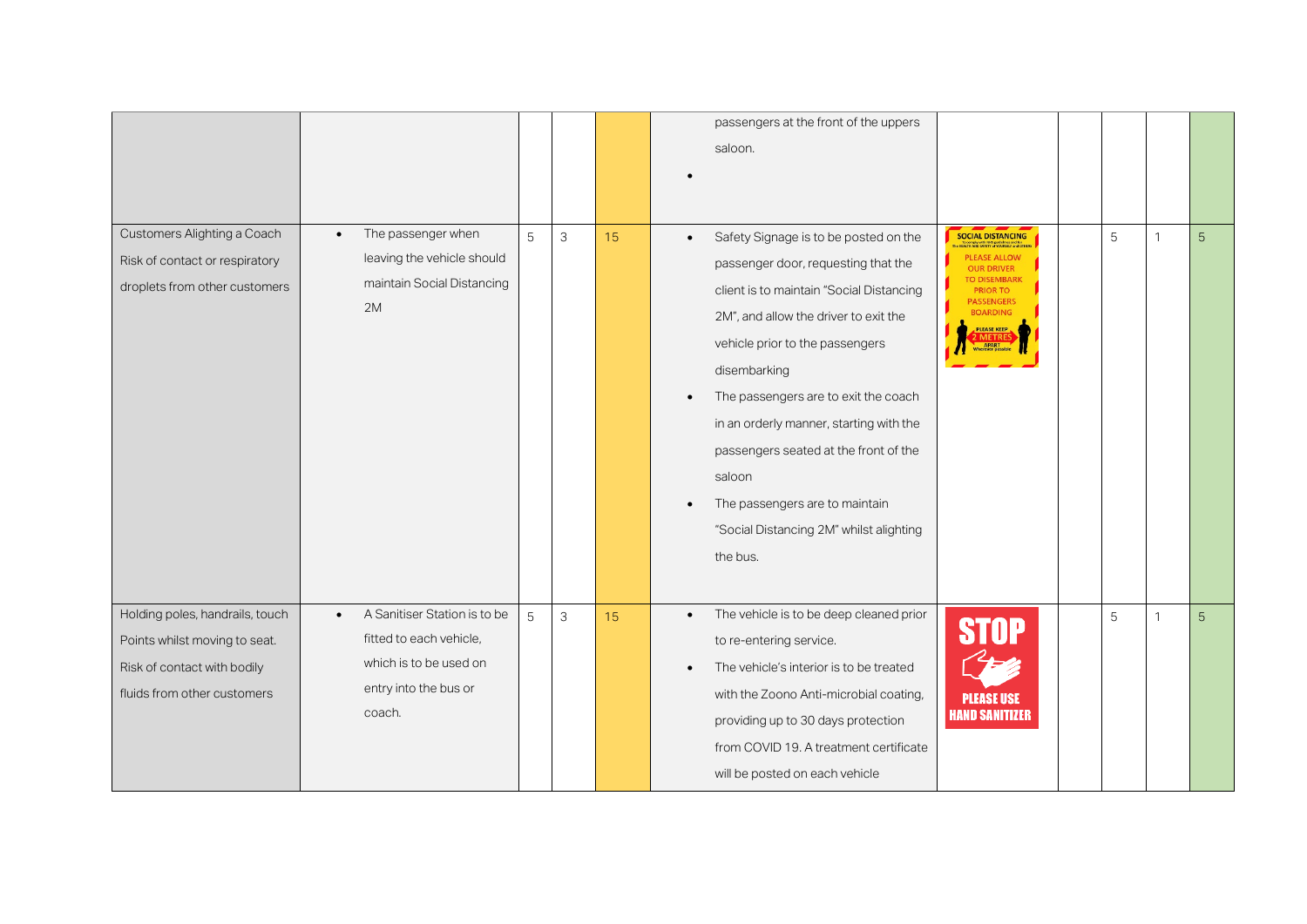|                                                                                       |                                                                                          |                |              |    | indicating the treatment date, and the<br><b>TREATED WITH</b><br>name of the operative carrying out the<br>sanitation of the vehicle.<br><b>P TO 30 DAYS PROTECTION</b><br>FROM COVID-19<br><b>GGI</b><br>'Ireatment Certificati<br>For harvester<br>and halvester<br>and halvester<br>and halvester<br>and halvester<br>and halvester<br>and halvester<br>and halvester<br>and halvester<br>and halvester<br>and halvester<br>and halvester<br>and halvester<br>and halvester<br>and halvester<br>ingalan<br>Separa<br>Separa<br>Separa<br>Natar<br>(sG) |
|---------------------------------------------------------------------------------------|------------------------------------------------------------------------------------------|----------------|--------------|----|-----------------------------------------------------------------------------------------------------------------------------------------------------------------------------------------------------------------------------------------------------------------------------------------------------------------------------------------------------------------------------------------------------------------------------------------------------------------------------------------------------------------------------------------------------------|
| Risk of contact or respiratory<br>air borne droplets from other<br>Customers          | The vehicle is to be deep<br>$\bullet$<br>cleaned prior re-entering<br>service.          | $\overline{5}$ | $\mathsf 3$  | 15 | Where applicable openable windows<br>5<br>$\bullet$<br>5<br>are to be left open whilst the vehicle is<br>PLEASE DO<br>in service, improving the natural<br>ventilation in the saloon.<br>Where a vehicle is fitted with either a<br>$\bullet$<br>Mechanical Ventilation or Air<br>Conditioning system, the system is to<br>be set on to "Full Fresh Air", and must<br>be operational whilst the vehicle is in<br>Service.                                                                                                                                 |
| Drinking & Eating. Risk of<br>contact or respiratory droplets<br>from other customers | Drinking and Eating is<br>$\bullet$<br>prohibited whilst traveling<br>on a Pegasus Coach | 5              | $\mathbf{1}$ | 5  | The coach is to be cleaned at the end<br>5<br>$\bullet$<br>5<br>of each working day                                                                                                                                                                                                                                                                                                                                                                                                                                                                       |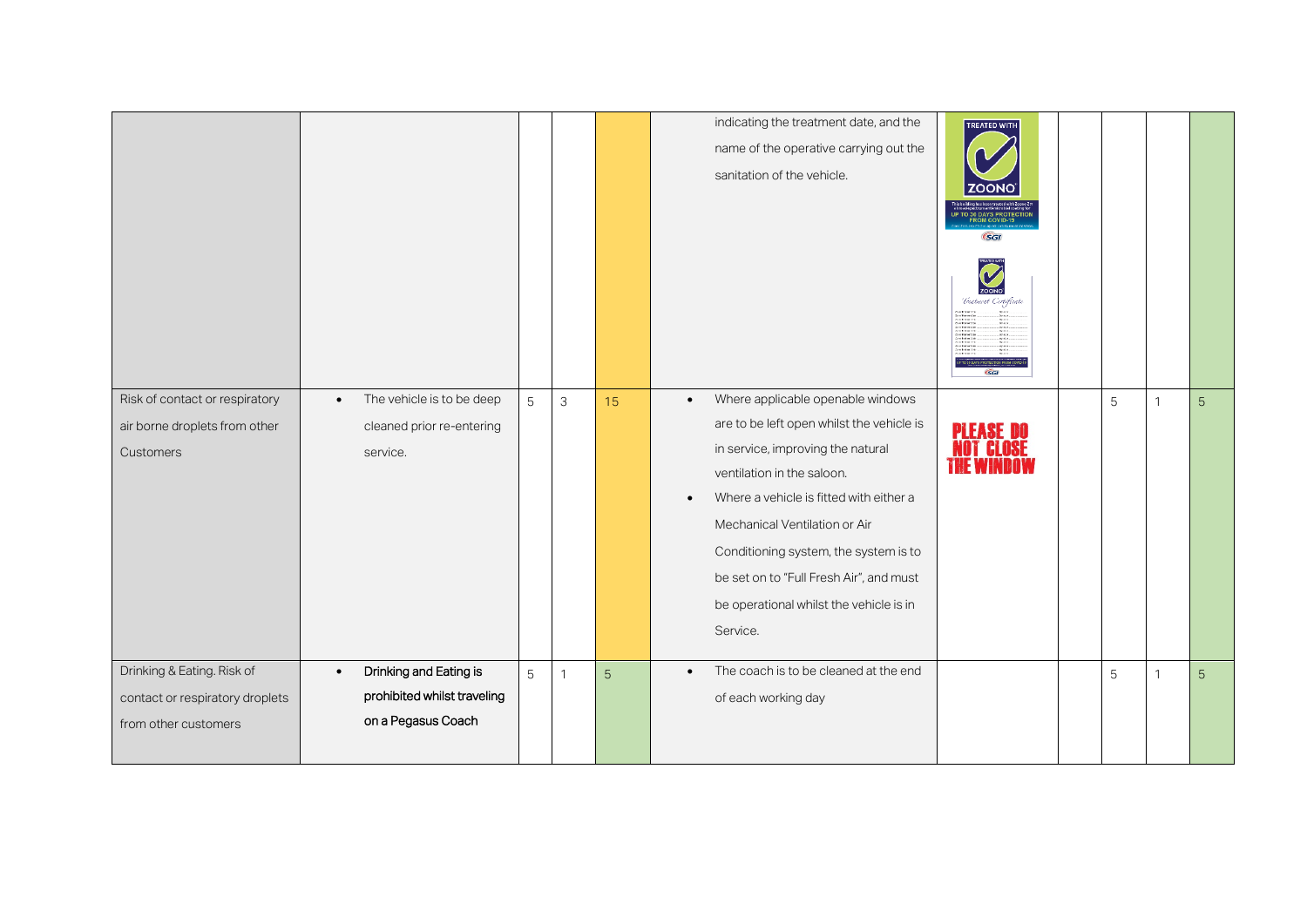| Personal Effects or Rubbish | The passenger is<br>$\bullet$              | 5              | $\overline{2}$ | 10 <sup>°</sup> | The vehicle is to be cleaned at the end<br>$\bullet$ |                                                                    | 5 | $\overline{1}$ | $\sqrt{5}$     |
|-----------------------------|--------------------------------------------|----------------|----------------|-----------------|------------------------------------------------------|--------------------------------------------------------------------|---|----------------|----------------|
|                             | requested to remove all                    |                |                |                 | of each working day                                  |                                                                    |   |                |                |
|                             | personal effects and/or                    |                |                |                 | Lost property will be removed by the                 |                                                                    |   |                |                |
|                             | rubbish from the vehicle.                  |                |                |                 | driver at the and of each working day,               |                                                                    |   |                |                |
|                             | The vehicle is to be                       |                |                |                 | wearing the appropriate PPE (gloves                  |                                                                    |   |                |                |
|                             | checked by the driver                      |                |                |                 | and mask). The property will be logged               |                                                                    |   |                |                |
|                             | after each Journey                         |                |                |                 | and placed in a Quarantine Area at the               |                                                                    |   |                |                |
|                             | Any lost property is to be                 |                |                |                 | Pegasus Depot.                                       |                                                                    |   |                |                |
|                             | returned to the depot                      |                |                |                 |                                                      |                                                                    |   |                |                |
|                             |                                            |                |                |                 |                                                      |                                                                    |   |                |                |
| Emergency situation -       | Driver to limit the time that<br>$\bullet$ | $\overline{4}$ | $\overline{4}$ | 16              | Driver to wear the required PPE (<br>$\bullet$       | <b>TREATED WITH</b>                                                | 3 | $\mathfrak{Z}$ | $\overline{9}$ |
| customer accident           | he/she is within the 2M                    |                |                |                 | Gloves, Glasses, Face Mask)                          |                                                                    |   |                |                |
|                             | area of the affected                       |                |                |                 | Driver to use hand sanitiser provided                |                                                                    |   |                |                |
|                             | Customer                                   |                |                |                 | on the vehicle.                                      |                                                                    |   |                |                |
|                             | If appropriate, the driver is              |                |                |                 | Openable windows to be open, or                      | .<br>FROM COVID-19<br><b>GGI</b>                                   |   |                |                |
|                             | to dial 999 requesting the                 |                |                |                 | Mechanical Ventilation or Air                        |                                                                    |   |                |                |
|                             | emergency services                         |                |                |                 | conditioning system turned on and in                 |                                                                    |   |                |                |
|                             | assistance.                                |                |                |                 | Full Fresh Air mode.                                 | 'Treatment Certificate                                             |   |                |                |
|                             |                                            |                |                |                 | The vehicle is to be taken out of                    | Spring<br>Spring<br>Spring<br>Spring<br>Spring<br>Spring<br>Spring |   |                |                |
|                             |                                            |                |                |                 | Service and Deep Cleaned at the                      |                                                                    |   |                |                |
|                             |                                            |                |                |                 | depot.                                               | $\overline{\mathsf{GGL}}$                                          |   |                |                |
|                             |                                            |                |                |                 | The vehicle's interior is to be treated              | <b>STOP</b>                                                        |   |                |                |
|                             |                                            |                |                |                 | with the Zoono Anti-microbial coating,               |                                                                    |   |                |                |
|                             |                                            |                |                |                 | providing up to 30 days protection                   |                                                                    |   |                |                |
|                             |                                            |                |                |                 | from COVID 19. A treatment certificate               | <b>PLEASE USE</b><br><b>HAND SANITIZER</b>                         |   |                |                |
|                             |                                            |                |                |                 | will be posted on each vehicle                       |                                                                    |   |                |                |
|                             |                                            |                |                |                 |                                                      |                                                                    |   |                |                |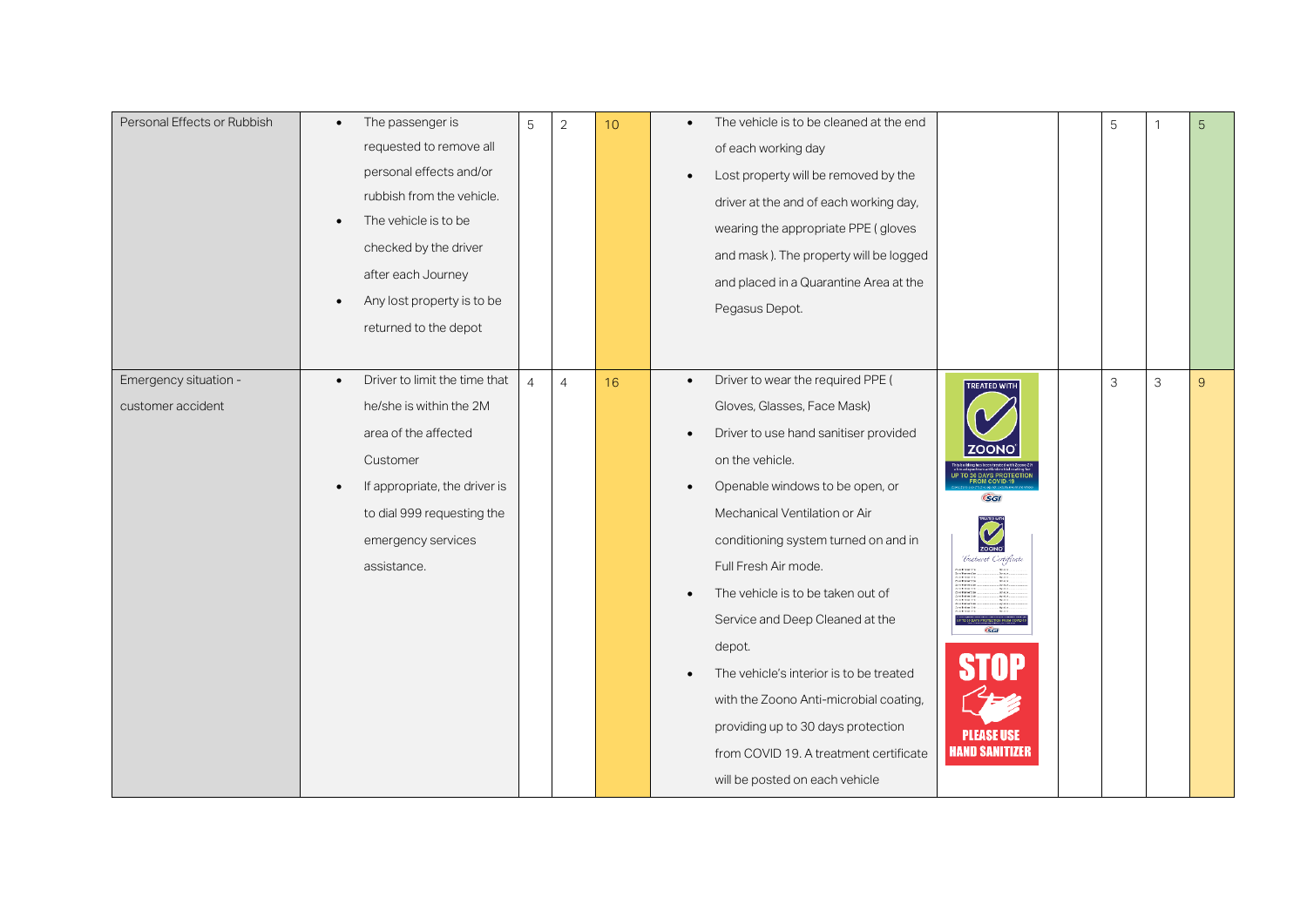|  |  | indicating the treatment date, and the |  |  |  |
|--|--|----------------------------------------|--|--|--|
|  |  | name of the operative carrying out the |  |  |  |
|  |  | sanitation of the vehicle.             |  |  |  |
|  |  |                                        |  |  |  |
|  |  |                                        |  |  |  |
|  |  |                                        |  |  |  |
|  |  |                                        |  |  |  |
|  |  |                                        |  |  |  |
|  |  |                                        |  |  |  |
|  |  |                                        |  |  |  |
|  |  |                                        |  |  |  |
|  |  |                                        |  |  |  |

| Probability Rating (P) with Guide | Severity Rating (S) with Guide         |        | Risk Rating (RR) = Probability x Severity                                       |
|-----------------------------------|----------------------------------------|--------|---------------------------------------------------------------------------------|
| = Improbable (hardly if ever)     | = First Aid Injury                     |        |                                                                                 |
|                                   |                                        |        | Low, Acceptable risk. Any remedial measures helpful rather than essential.      |
|                                   |                                        |        |                                                                                 |
|                                   |                                        | 6      |                                                                                 |
| = Remote (< annually)             | $=$ Minor injury (say 3 days off work) |        | 8 Normal risk. Implementation of additional practical remedial measures         |
|                                   |                                        |        | identified is strongly                                                          |
| $=$ Possible (annually)           | $=$ Major injury                       |        | advised where this would result in a reduction of risk.                         |
| $=$ Probable (monthly)            | = Permanent incapacity or death        |        | 9 High risk. Implementation of additional practical remedial measures is urgent |
|                                   |                                        | $\sim$ | and essential.                                                                  |

- 1
- 6